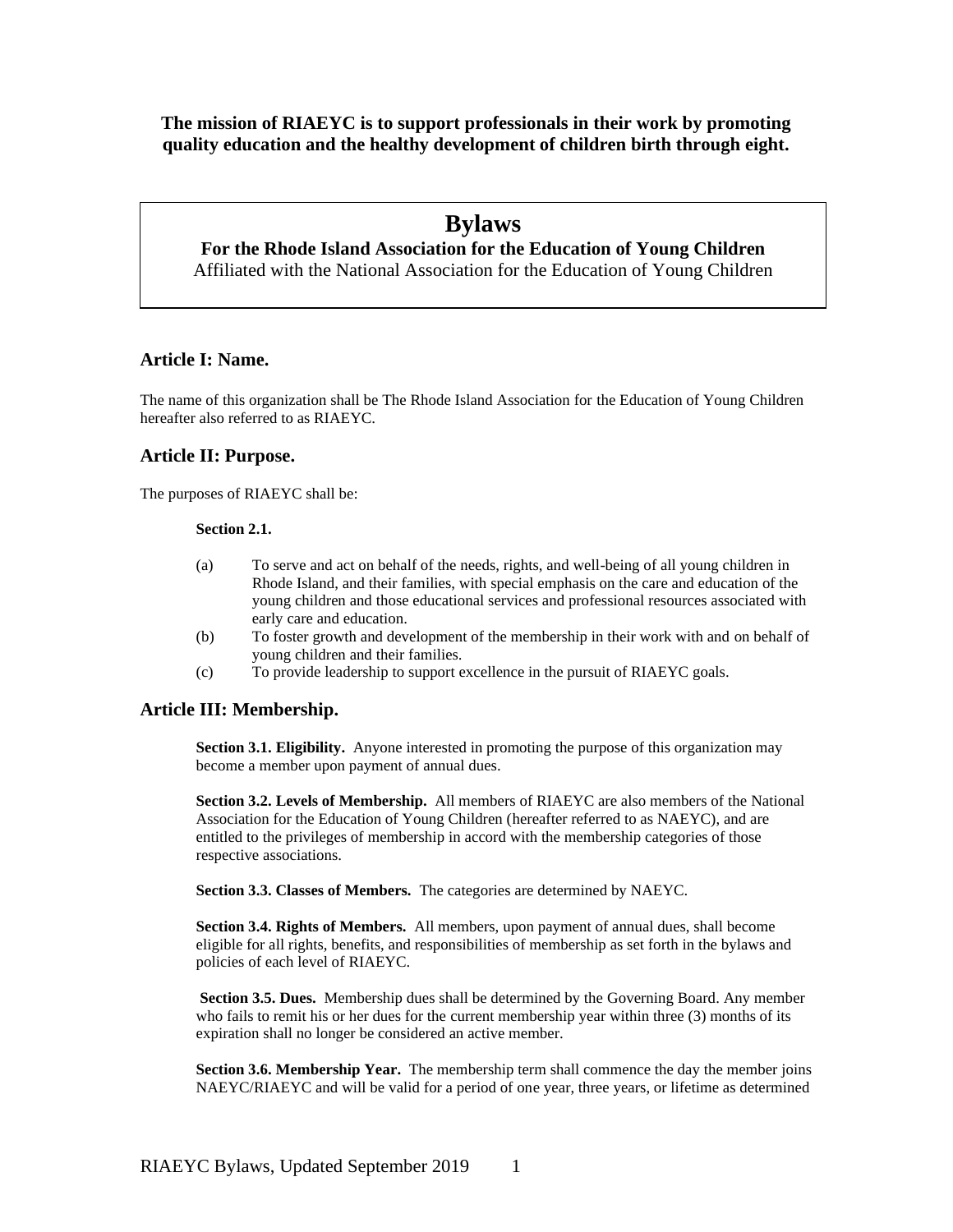by the membership category. NAEYC Lifetime membership is no longer offered to new members, as of 2018.

#### **Section 3.7. Meetings.**

- (a) There shall be a minimum of one membership meeting, in the fall at the Rhode Island Early Childhood The purpose of said meeting may be the election of the officers and/or other such matters as may be brought before the meeting. The membership shall be informed of the date and place of the meeting no later than four (4) weeks prior to the meeting date.
- (b) The President or his or her delegate and one half of the Governing Board are required for a valid transaction of business as meetings of RIAEYC

### **Article IV: Administering Body.**

**Section 4.1. Name.** The administering body shall be called the Governing Board.

**Section 4.2. Powers and Duties.** The Governing Board shall have supervision, control, and direction of the affairs RIAEYC, shall determine its policies or changes therein within the limits of the bylaws, shall actively promote its purposes, and shall have discretion in the disbursement of its funds. It may adopt such rules and policies for the conduction of its business as shall be deemed advisable, and may, in the execution of the powers granted, appoint such agents as it may consider necessary.

### **Section 4.3. Composition.**

- (a) The Governing Board shall consist of the officers, elected by the local membership of the association, and members at large. Total size of the Board shall not be less than 10 nor exceed 20 persons.
- (b) No person shall serve on the Board unless that person is a member of the Association.
- (c) The RIAEYC Director shall serve as an ex-officio member of the Governing Board.

#### **Section 4.4. Meeting.**

- (a) There shall be at least four (4) meetings of the Governing Board during the membership year. Special meetings of the Board may be called by the President or at least five (5) Board members.
- (b) Notice of any meeting of the Board shall be deemed to be duly given to a Board member if (1) faxed, mailed, or emailed to the Board member at least four (4) days before the day on which such a meeting is to be held, or (2) is delivered to him or her personally or orally, by telephone or otherwise, not later than the day before the day on which such meeting is to be held. Each such notice shall state the time and place of the meeting and the purposes thereof.
- (c) Governing Board meetings may include non-members, as appropriate. The Governing Board will determine the level of involvement of non-members prior to the meeting and plan accordingly.

**Section 4.5. Quorum and Voting.** A simple majority of the Board shall constitute a quorum for the transaction of business.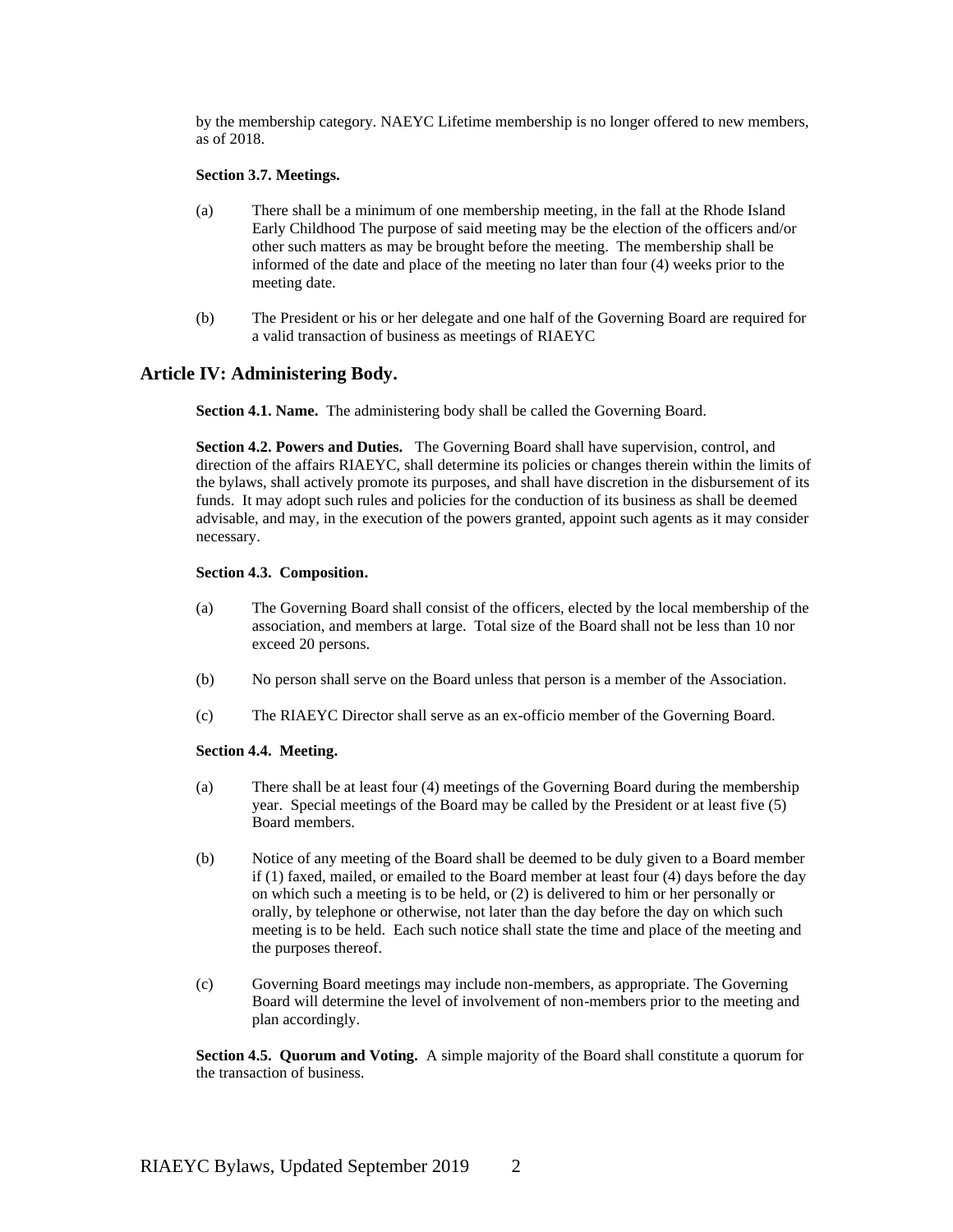#### **Section 4.6. Resignation or Removal.**

- (a) An officer or Board member may resign at any time. The resignation shall be made in writing and shall take effect at the time specified therein. The acceptance of a resignation shall not be necessary to make it effective.
- (b) An officer may be removed, with or without cause, by mailed or electronic ballot in which members representing twenty-five percent (25%) of the total number of members (based on membership figures as of the end of the immediately preceding month) vote to remove the officer or at any regular meeting where voting members are in 25% attendance. No officer or Board member shall be removed at a meeting of the members entitled to vote, unless written notice of such meeting is delivered to all members entitled to vote, and the notice explains the purpose of the meeting is to vote upon removal of one or more Board members named in the notice.
- (c) A Board member shall be removed, with or without cause, by the Governing Board. No Board member may be removed at a meeting unless written notice of such a meeting is delivered to all Board members entitled to vote and the notice explains the intent to vote upon removal of a Board member named in the notice.

**Section 4.7. Executive Committee**. The Executive shall consist of the President, Vice President, Secretary, and the Treasurer and President Elect. The Executive Committee shall have the authority to act on behalf of the Governing Board on pressing matters.

### **Article V: Officers.**

**Section 5.1. Principal Officers.** The principal officers of RIAEYC shall be:

President President-Elect Vice President Secretary Treasurer

**Section 5.2. Election of Principal Officers: Term of Office.** The members in accordance with the policies set forth by the Board shall elect the principal officers of the Association annually, on a rotating basis. The terms of the President, President-Elect, Vice President, Secretary, and Treasurer shall be three (3) years and four (4) months (or until the officer's successor has been elected and qualified) beginning on July 1 of the year elected and extending to October 31 of the final year in office. Said term creates duplication of offices for a period in accordance with Association policies. The newly elected officers shall act with the authority of the office; outgoing officers will serve, during that period, in an advisory capacity. Officers may not succeed themselves in any office more than once, except when the first term is by appointment to fill an unexpected vacancy in the office.

**Section 5.3. Duties.** The duties of the officers shall be such as are usually performed by these officers. Specific qualifications and duties are defined in the job descriptions attached to these bylaws.

**Section 5.4. Vacancies.** Vacancies among the officers shall be filled by appointment or election by the Governing Board and shall extend until the end of the term of the office being filled.

### **Article VI: Nominations and Elections.**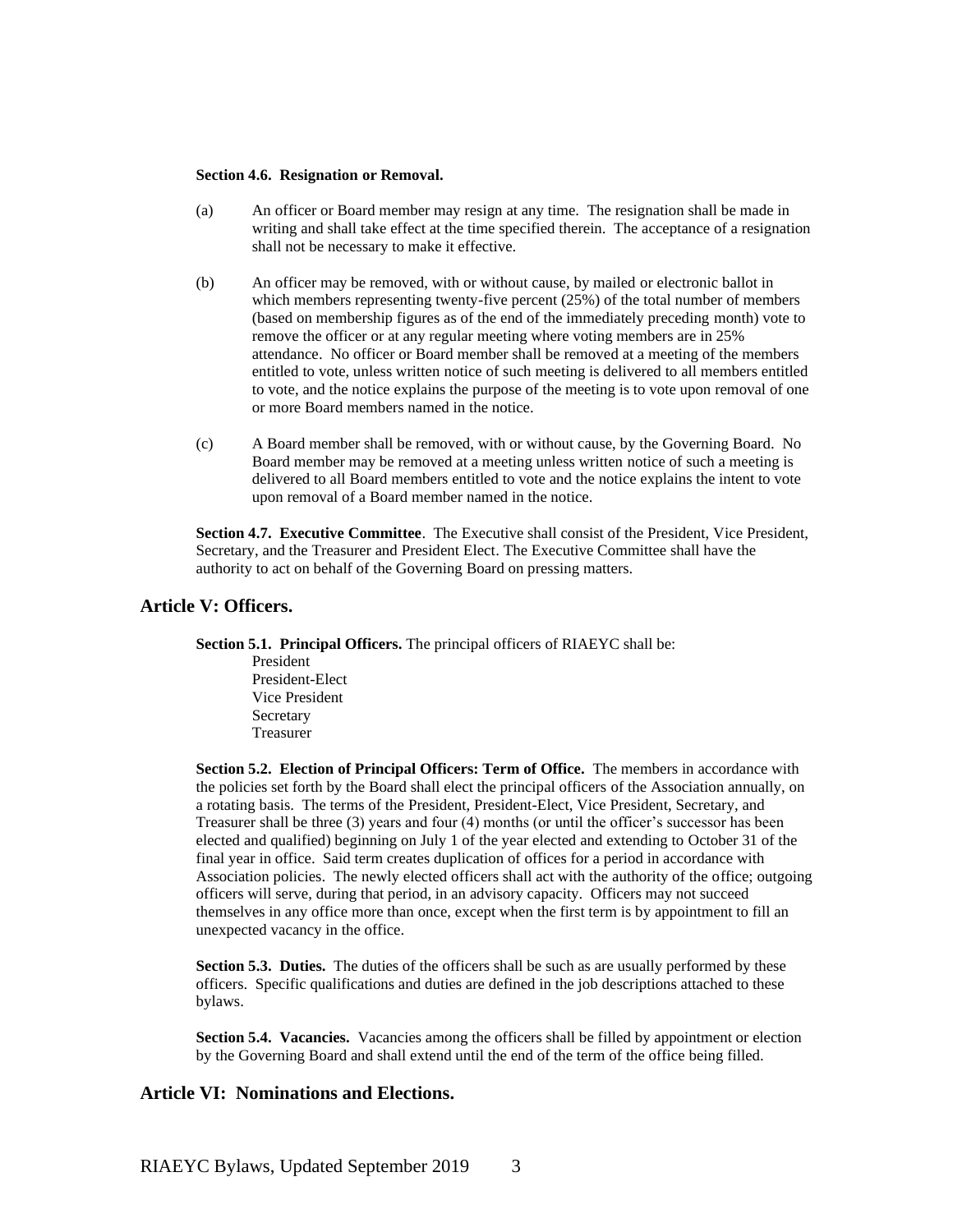**Section 6.1. Nominating Committee.** The Nominations Chair will convene a Committee when appropriate in accordance with RIAEYC policies.

#### **Section 6.2. Nominating Committee Duties.**

- (a) The Nominating Committee shall request suggestions for nominations for RIAEYC officers from the membership no later than eight (8) weeks prior to the date that the slate is presented for voting.
- (b) The Nominating Committee shall prepare a slate of officers in accordance with RIAEYC bylaws and policies, and shall notify the membership of the composition of the slate no later than two (2) weeks prior to the date that the slate is presented for voting.
- (c) The Nominating Committee is also charged with the responsibility for soliciting Governing Board candidates from the membership, and for presenting potential candidates for screening and election by the Governing Board.

**Section 6. 3. Candidates by Petition.** Nominations of additional candidates may be made by petition of ten (10) active RIAEYC members or by a majority vote by the membership at a meeting called for the purpose of voting.

### **Section 6.4. Elections.**

- (a) Elections shall be accomplished by June 1 of each year by mail or electronic vote or by a vote at a membership meeting as determined by the Governing Board in accordance with RIAEYC bylaws and policies. Election results shall be distributed to membership following the completion of the election.
- (b) Elections shall be determined by a majority vote of the members voting.

### **Article VII: Committees**.

- a) The President, with the approval of the Governing Board, shall appoint as many standing and special committees as are determined necessary to fulfill the purpose of the RIAEYC. Supervision of the committees may be delegated to another appropriate individual.
- b) Committee work will be guided by the Governing Board, strategic plan, member needs and other materials from NAEYC.
- c) Committee will develop and adhere to a set of policies and procedures. Committee policies require formal approval from the Governing Board. Policies will be reviewed regularly.
- d) Committee will report at each Governing Board meeting. An annual report will be submitted on or before June 1 which will include committee goals, members, and proposed budget based on the work of RIAEYC.

### **Article VIII: Fiscal Management.**

**Section 8.1. Fiscal Year.** The fiscal year shall be from July 1 through June 30 or such other 12 month period as the Governing Board may designate.

**Section 8.2. Association Budget.** The Governing Board shall be empowered to establish, monitor, and change the RIAEYC budget in accordance with Association bylaws and policies.